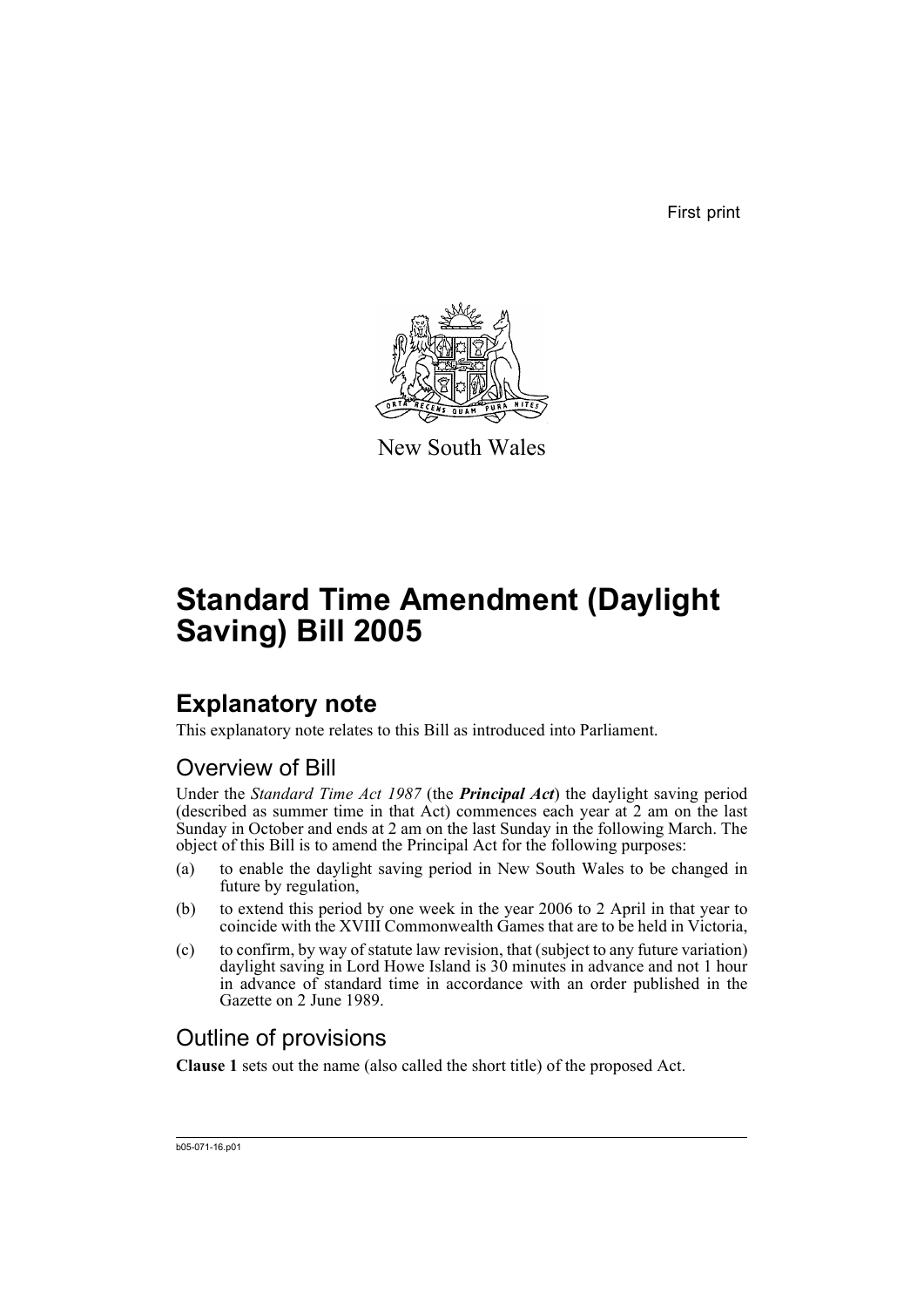Standard Time Amendment (Daylight Saving) Bill 2005

Explanatory note

**Clause 2** provides for the commencement of the proposed Act on the date of assent to the Act.

**Clause 3** is a formal provision that gives effect to the amendments to the Principal Act set out in Schedule 1.

#### **Schedule 1 Amendments**

**Schedule 1 [1] and [2]** substitute the definition of *summer time period* in the Principal Act, having the effect described above in paragraphs (a) and (b) of the overview.

**Schedule 1 [3]** amends section 9 of the Principal Act, having the effect described above in paragraph (c) of the overview.

**Schedule 1 [4]** inserts a regulation-making power into the Principal Act.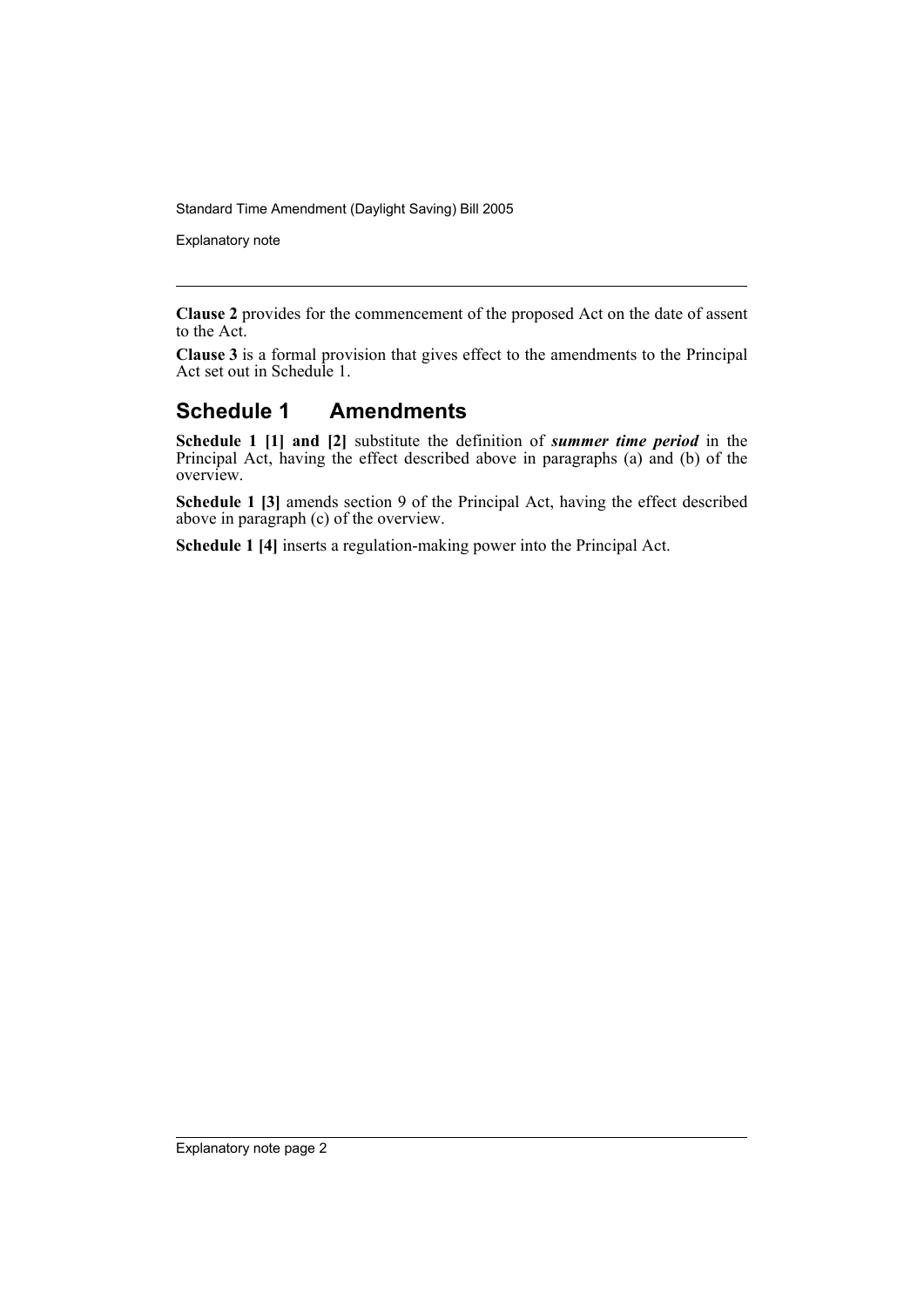First print



New South Wales

# **Standard Time Amendment (Daylight Saving) Bill 2005**

### **Contents**

|   |                                              | Page |
|---|----------------------------------------------|------|
| 1 | Name of Act                                  |      |
|   | 2 Commencement                               |      |
|   | 3 Amendment of Standard Time Act 1987 No 149 |      |
|   | Schedule 1 Amendments                        |      |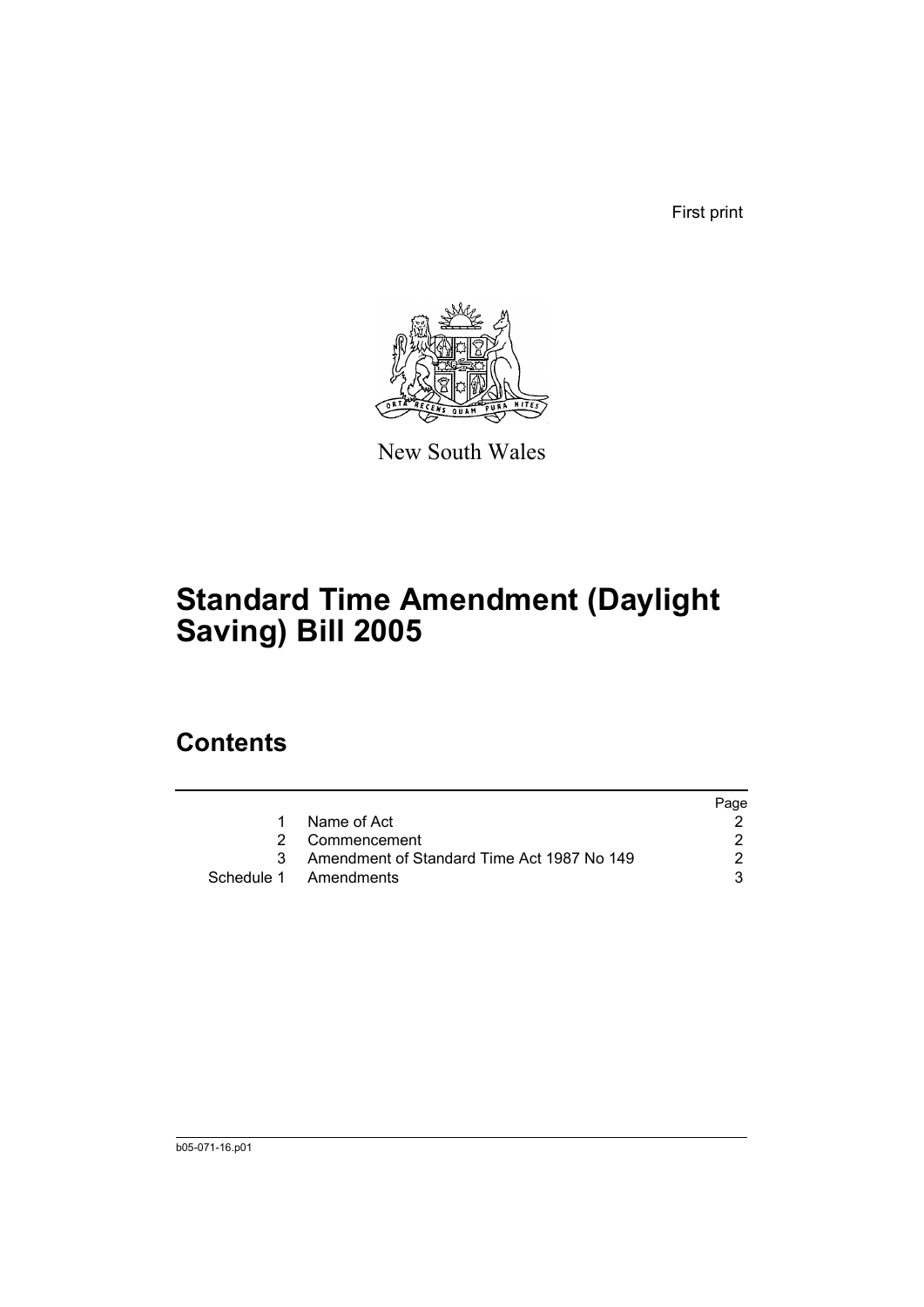Standard Time Amendment (Daylight Saving) Bill 2005

Contents

Page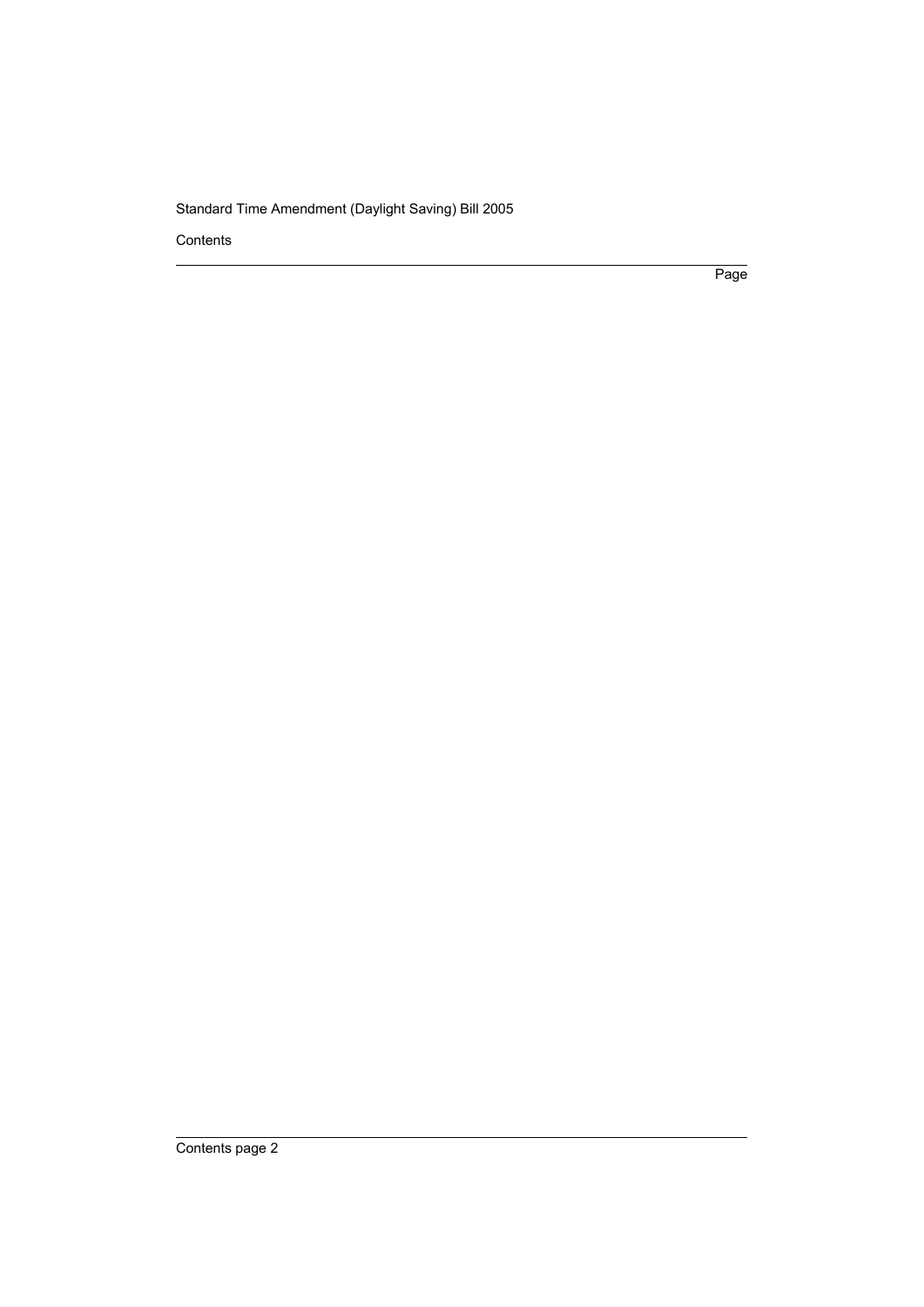

New South Wales

# **Standard Time Amendment (Daylight Saving) Bill 2005**

No , 2005

#### **A Bill for**

An Act to amend the *Standard Time Act 1987* to enable the daylight saving period to be prescribed by regulation and to extend this period by one week in the year 2006; and for other purposes.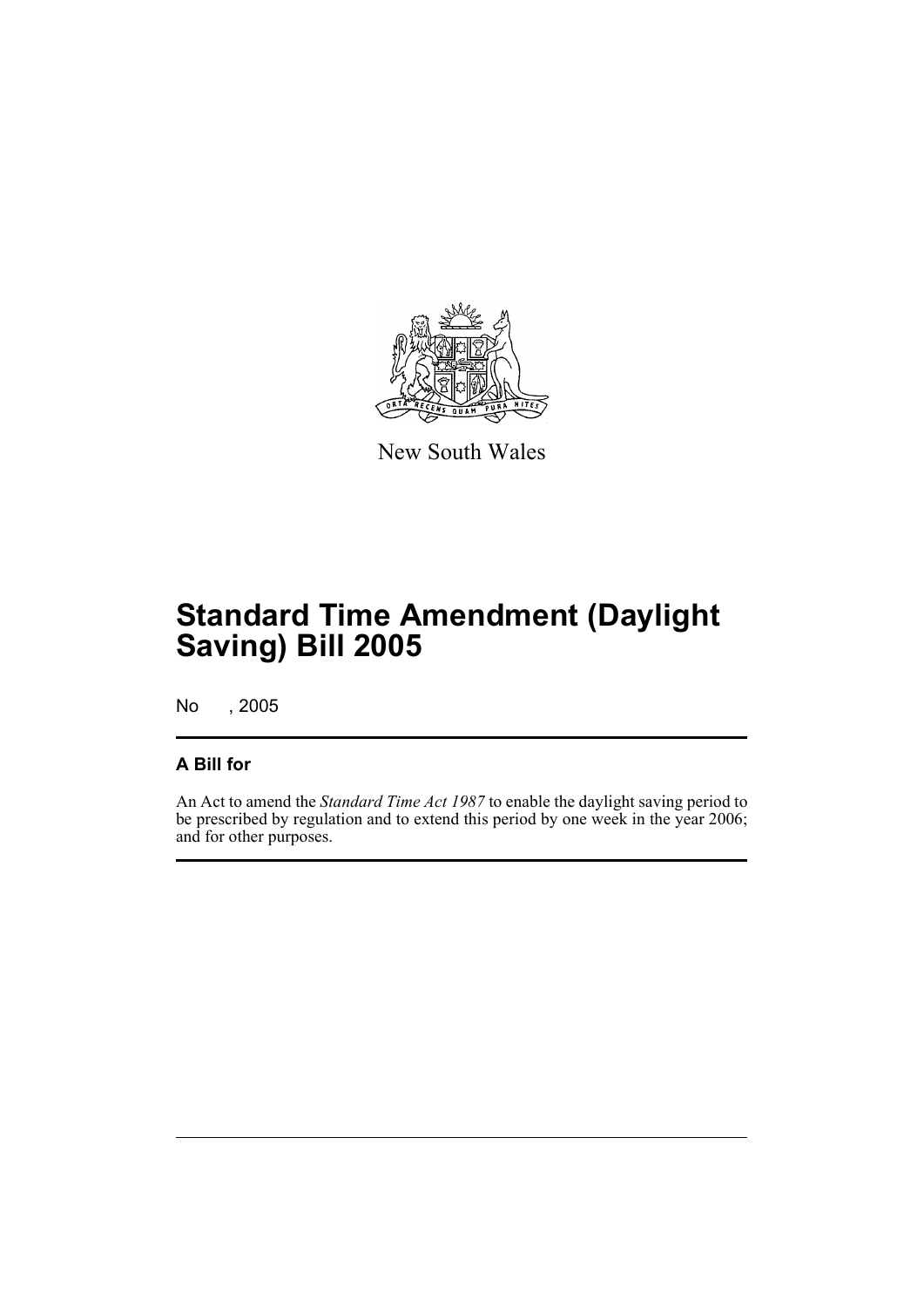<span id="page-5-2"></span><span id="page-5-1"></span><span id="page-5-0"></span>

|   | The Legislature of New South Wales enacts:                             |   |
|---|------------------------------------------------------------------------|---|
|   | Name of Act                                                            | 2 |
|   | This Act is the Standard Time Amendment (Daylight Saving) Act 2005.    | 3 |
|   | Commencement                                                           | 4 |
|   | This Act commences on the date of assent to this Act.                  | 5 |
| 3 | Amendment of Standard Time Act 1987 No 149                             | 6 |
|   | The <i>Standard Time Act 1987</i> is amended as set out in Schedule 1. | 7 |